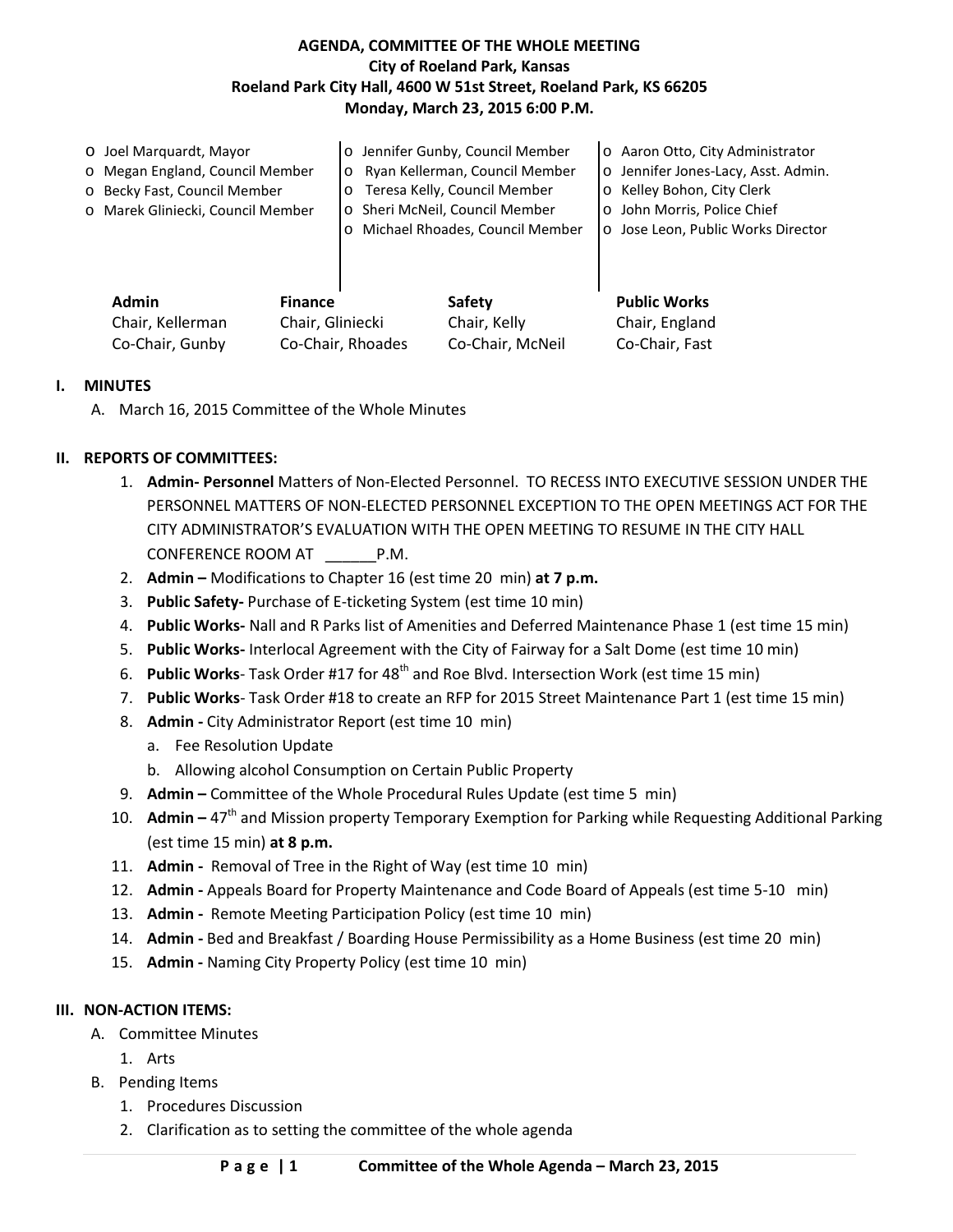3. January Financials

### IV. **ADJOURN**

# **Welcome to this meeting of the Committee of the Whole of Roeland Park. Below are the Procedural Rules of the Committee**

The governing body encourages citizen participation in local governance processes. To that end, and in compliance with the Kansas Open meetings Act (KSA 45-215), you are invited to participate in this meeting. The following rules have been established to facilitate the transaction of business during the meeting. Please take a moment to review these rules before the meeting begins.

A. **Audience Decorum.** Members of the audience shall not engage in disorderly or boisterous conduct, including but not limited to; the utterance of loud, obnoxious, threatening, or abusive language; clapping; cheering; whistling; stomping; or any other acts that disturb, disrupt, impede, or otherwise render the orderly conduct of the Committee of the Whole meeting unfeasible. Any member(s) of the audience engaging in such conduct shall, at the discretion of the City Council President (Chair) or a majority of the Council Members, be declared out of order and shall be subject to reprimand and/or removal from the meeting. Please turn off all cellular telephones, pagers and beepers and other noise-making devices or turn them to "silent mode" before the meeting begins.

B. Public Comment Request to Speak Form. The request form's purpose is to have a record for the City Clerk. Members of the public may address the Committee of the Whole at the beginning of an agenda topic; however, no person shall address the Committee of the Whole without first being recognized by the Chair or Committee Chair. Any person wishing to speak at the beginning of an agenda topic, shall first complete a Request to Speak form and submit this form to the City Clerk before discussion begins on that agenda topic.

C. Purpose. The purpose of addressing the Committee of the Whole is to communicate formally with the governing body with a question or comment regarding matters that are on the Committee's agenda.

D. Speaker Decorum. Each person addressing the Committee of the Whole, shall do so in an orderly, respectful, dignified manner and shall not engage in conduct or language that disrupts, disturbs, maligns, upsets, or otherwise impedes the orderly conduct of the committee meeting. Any person, who so disrupts the meeting shall, at the discretion of the City Council President (Chair) or a majority of the Council Members, be declared out of order and shall be subject to reprimand and/or removal from the meeting.

E. Time Limit. In the interest of fairness to other persons wishing to speak and to other individuals or groups having business before the Committee of the Whole, each speaker shall limit comments to two minutes per agenda item. If a large number of people wish to speak, this time may be shortened by the Chair so that the number of persons wishing to speak may be accommodated within the time available.

F. Speak Only Once Per Agenda Item. Second opportunities for the public to speak on the same agenda item will not be permitted. No speaker will be allowed to yield part or all of his/her time to another, and no speaker will be credited with time requested but not used by another.

G. Addressing the Committee of the Whole. Comment and testimony are to be directed to the Chair. Dialogue between and inquiries from citizens and individual Committee Members, members of staff, or the seated audience is not permitted. Only one speaker shall have the floor at one time. . Before addressing Committee speakers shall state their full name, address and or resident/non- resident or group affiliation, if any, before delivering any remarks.